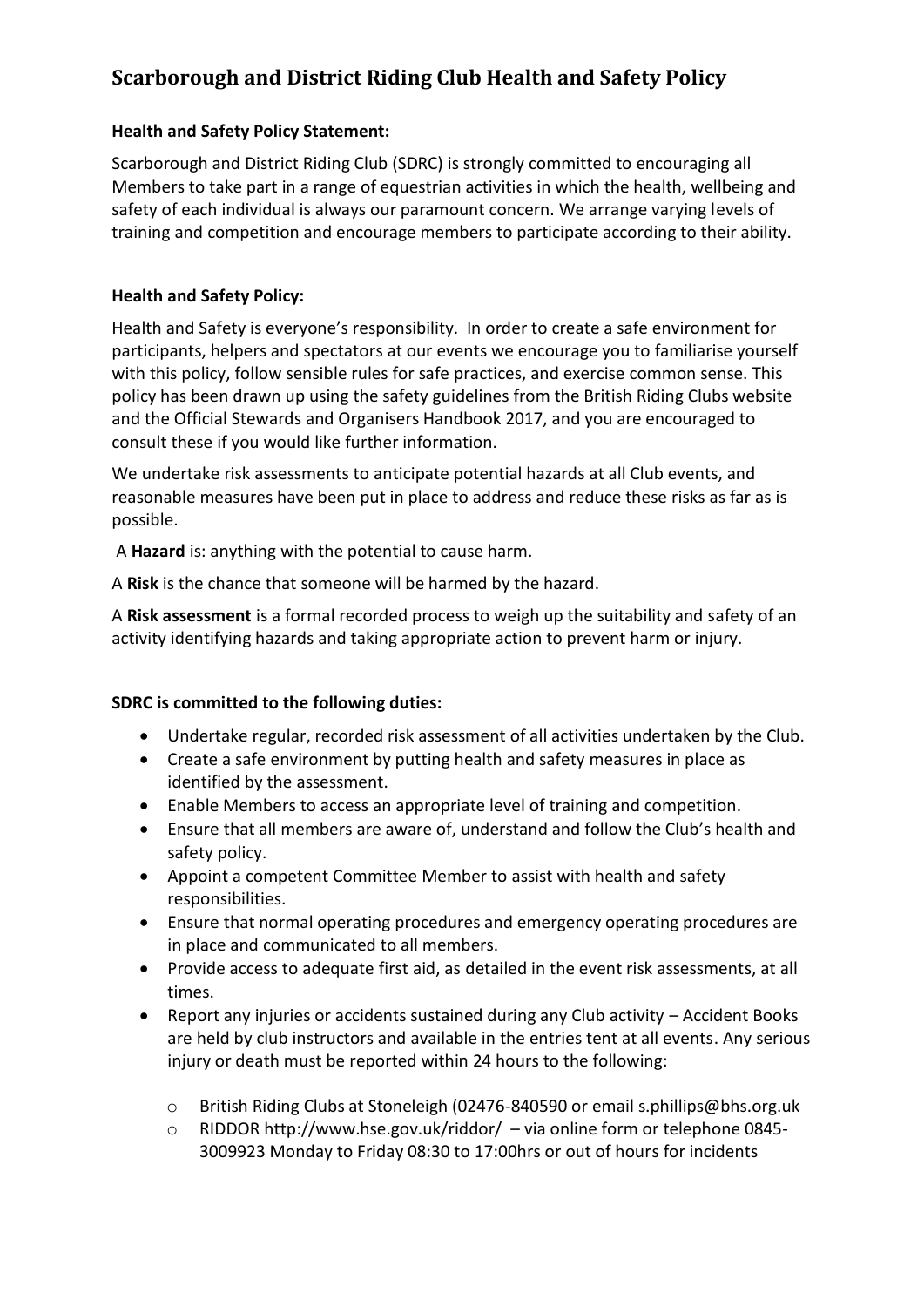## **Scarborough and District Riding Club Health and Safety Policy**

causing death or multiple casualties on 0151-9229235 The address is Incident Control Centre, Caerphilly, CF83 3GG

o Health and Safety Executive

SDRC will ensure that the implementation of the policy is reviewed regularly and monitored for effectiveness.

#### **As a Club Member you have a duty to:**

- Take reasonable care for your own health and safety and that of others who may be affected by what you do or do not do.
- Co-operate with the Club on health and safety issues, and observe all instructions issued by Club officials.
- Correctly use all equipment provided by the Club.
- Ensure you do not interfere with or misuse anything provided for your health, safety and welfare.

#### **SDRC would like to make it clear to all Members and participants at Events that:**

- Horse Riding is a risk sport. We recommend that all participants have adequate insurance cover, including third party (public liability) cover.
- Organisers, Competitors, Spectators and Members participate entirely at their own risk.
- Club officials and Stewards are there at events to help maintain your safety. Please obey their advice and requests and be polite at all times.
- We ask that Members, competitors and spectators take reasonable precautions whilst attending events, clinics, or other Club activities to ensure their own safety and the safety of those around them.
- Potential and actual health and safety hazards, risks, accidents and incidents must be reported immediately to a Club Committee Member or official Steward.
- Access to first aid facilities and a first aider, telephone, and emergency services must be available at all Scarborough and District Riding Club events. Speak to a Steward or Organiser if you require assistance. Emergency vehicular access must be maintained at all times.
- All accidents or incidents must be recorded without delay in the Scarborough and District Riding Club Accident Book.
- Members must provide an up-to-date Emergency Contact (detailed on membership form) so that these details can be held by Committee Members for use by event organisers in case of emergency.

#### **Scarborough and District Riding Club also requires that**:

• Hat standards and dress rules as laid out in the British Riding Club Rule book must be adhered to by all competitors, hats must be worn fastened at all times when mounted. Correctly fitted (in accordance with manufacturers' recommendations)